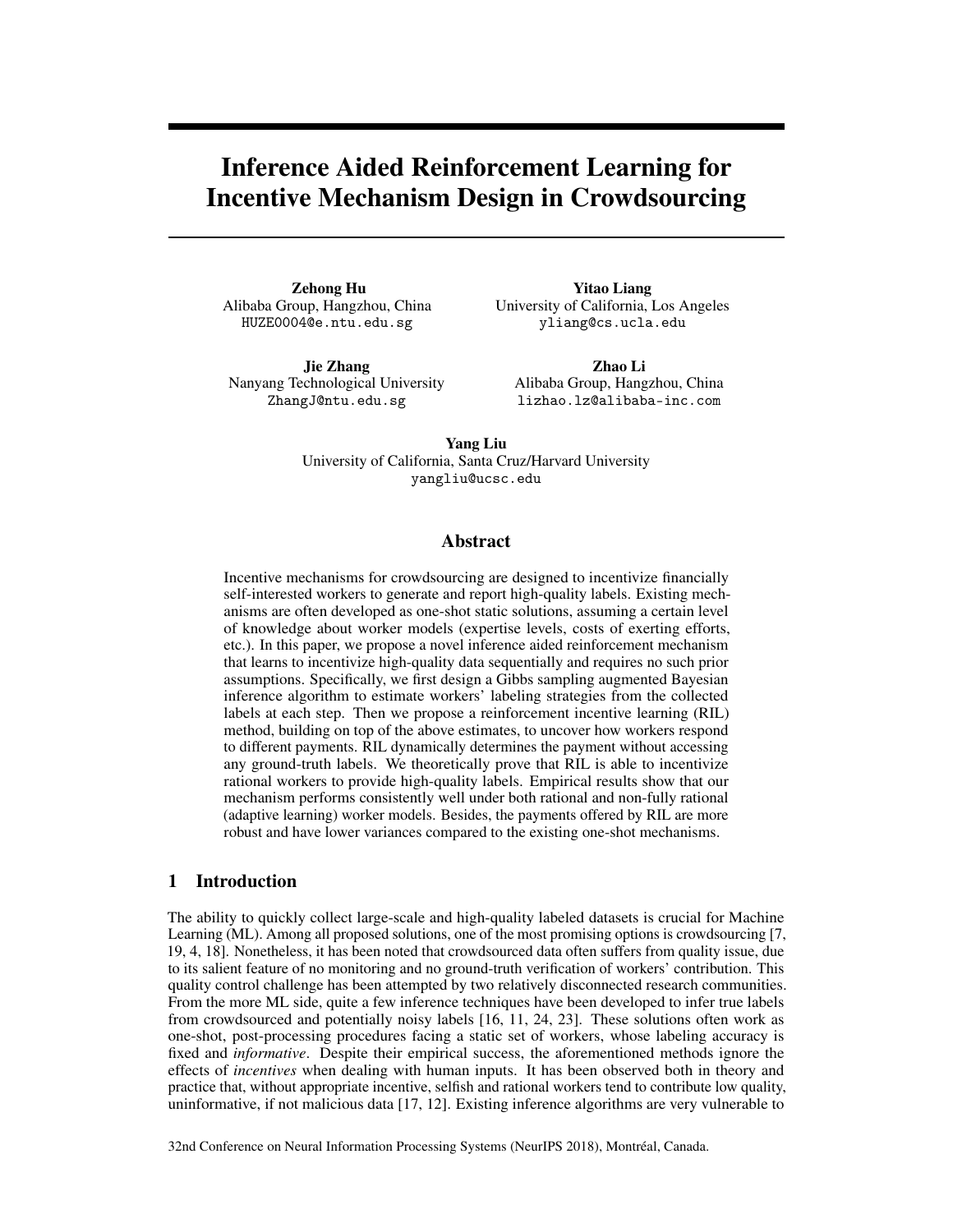these cases - either much more redundant labels would be needed (low quality inputs), or the methods would simply fail to work (the case where inputs are uninformative and malicious).

From the less ML side, the above quality control question has been studied in the context of *incentive mechanism design*. In particular, a family of mechanisms, jointly referred as *peer prediction*, have been proposed [15, 8, 21, 2]. Existing peer prediction mechanisms focus on achieving *incentive compatibility* (IC), which is defined as that truthfully reporting private data, or reporting high quality data, maximizes workers' expected utilities. These mechanisms achieve IC via comparing the reports from the to-be-scored worker, against those from a randomly selected reference worker, to bypass the challenge of no ground-truth verification. However, we note several undesirable properties of these methods. Firstly, from learning's perspective, collected labels contain rich information about the ground-truth labels and workers' labeling accuracy. Existing peer prediction mechanisms often rely on reported data from a small subset of reference workers, which only represents a limited share of the overall collected information. In consequence, the mechanism designer dismisses the opportunity to leverage learning methods to generate a more credible and informative reference answer for the purpose of evaluation. Secondly, existing peer prediction mechanisms often require a certain level of prior knowledge about workers' models, such as the cost of exerting efforts, and their labeling accuracy when exerting different levels of efforts. However, this prior knowledge is difficult to obtain under real environment. Thirdly, they often assume workers are all fully rational and always follow the utility-maximizing strategy. Rather, they may adapt their strategies in a dynamic manner.

In this paper, we propose an *inference-aided reinforcement mechanism*, aiming to merge and extend the techniques from both inference and incentive design communities to address the caveats when they are employed alone, as discussed above. The high level idea is as follows: we collect data in a sequential fashion. At each step, we assign workers a certain number of tasks and estimate the true labels and workers' strategies from their labels. Relying on the above estimates, a reinforcement learning (RL) algorithm is proposed to uncover how workers respond to different levels of offered payments. The RL algorithm determines the payments for the workers based on the collected information up-to-date. By doing so, our mechanism not only incentivizes (non-)rational workers to provide high-quality labels but also dynamically adjusts the payments according to workers' responses to maximize the data requester's cumulative utility. Applying standard RL solutions here is challenging, due to unobservable states (workers' labeling strategies) and reward (the aggregated label accuracy) which is further due to the lack of ground-truth labels. Leveraging standard inference methods seems to be a plausible solution at the first sight (for the purposes of estimating both the states and reward), but we observe that existing methods tend to over-estimate the aggregated label accuracy, which would mislead the superstructure RL algorithm.

We address the above challenges and make the following contributions: (1) We propose a Gibbs sampling augmented Bayesian inference algorithm, which estimates workers' labeling strategies and the aggregated label accuracy, as done in most existing inference algorithms, but significantly lowers the estimation bias of labeling accuracy. This lays a strong foundation for constructing correct reward signals, which are extremely important if one wants to leverage reinforcement learning techniques. (2) A reinforcement incentive learning (RIL) algorithm is developed to maximize the data requester's cumulative utility by dynamically adjusting incentive levels according to workers' responses to payments. (3) We prove that our Bayesian inference algorithm and RIL algorithm are incentive compatible (IC) at each step and in the long run, respectively. (4) Experiments are conducted to test our mechanism, which shows that our mechanism performs consistently well under different worker models. Meanwhile, compared with the state-of-the-art peer prediction solutions, our Bayesian inference aided mechanism can improve the robustness and lower the variances of payments.

# 2 Problem Formulation

This paper considers the following data acquisition problem via crowdsourcing: at each discrete time step  $t = 1, 2, \dots$ , a data requester assigns M tasks with binary answer space  $\{-1, +1\}$  to  $N \geq 3$ candidate workers to label. Workers receive payments for submitting a label for each task. We use  $L_i^t(j)$  to denote the label worker i generates for task j at time t. For simplicity of computation, we reserve  $L_i^t(j) = 0$  if j is not assigned to i. Furthermore, we use  $\mathcal L$  and  $\mathbf L$  to denote the set of ground-truth labels and the set of all collected labels respectively.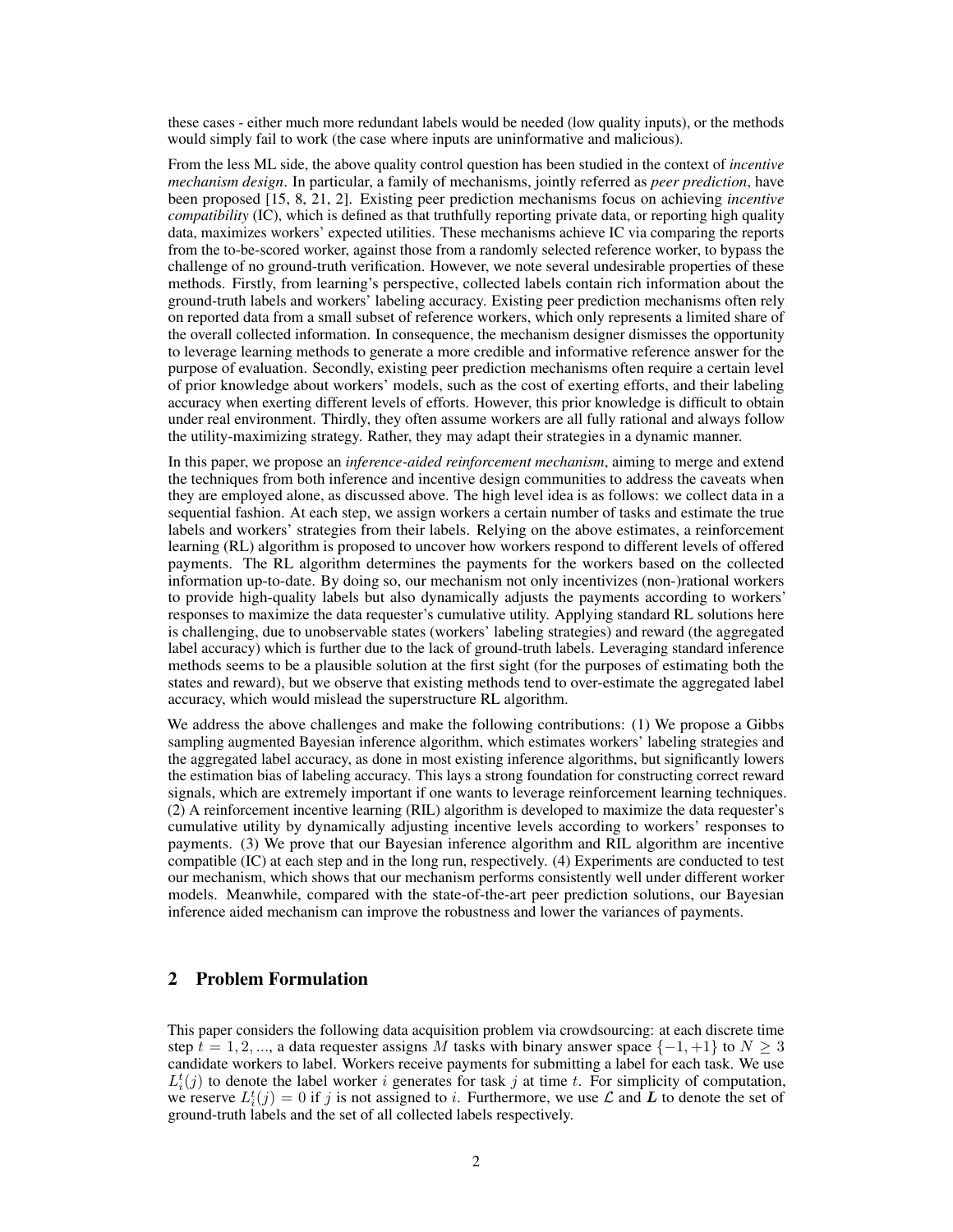

Figure 1: Overview of our incentive mechanism.

The generated label  $L_i^t(j)$  depends both on the latent ground-truth  $\mathcal{L}(j)$  and worker i's strategy, which is mainly determined by two factors: exerted effort level (high or low) and reporting strategy (truthful or deceitful). Accommodating the notation commonly used in reinforcement learning, we also refer worker i's strategy as his/her internal *state*. At any given time, workers at their will adopt an arbitrary combination of effort level and reporting strategy. Specifically, we define  $\mathsf{eff}_i^t \in [0,1]$ and  $\text{rpt}_i^t \in [0,1]$  as worker i's probability of exerting high efforts and reporting truthfully for task j, respectively. Furthermore, we use  $\mathbb{P}_{i,H}$  and  $\mathbb{P}_{i,L}$  to denote worker i's probability of observing the true label when exerting high and low efforts, respectively. Correspondingly, we denote worker i's cost of exerting high and low efforts by  $c_{i,H}$  and  $c_{i,L}$ , respectively. For the simplicity of analysis, we assume that  $\mathbb{P}_{i,H} > \mathbb{P}_{i,L} = 0.5$  and  $c_{i,H} > c_{i,L} = 0$ . All the above parameters and workers' actions stay unknown to our mechanism. In other words, we regard workers as black-boxes, which distinguishes our mechanism from the existing peer prediction mechanisms.

Worker  $i$ 's probability of being correct (PoBC) at time  $t$  for any given task is given as

$$
\mathbb{P}_i^t = \mathsf{rpt}_i^t \cdot \mathsf{eft}_i^t \cdot \mathbb{P}_{i,H} + (1 - \mathsf{rpt}_i^t) \cdot \mathsf{eft}_i^t \cdot (1 - \mathbb{P}_{i,H}) + \n\mathsf{rpt}_i^t \cdot (1 - \mathsf{eft}_i^t) \cdot \mathbb{P}_{i,L} + (1 - \mathsf{rpt}_i^t) \cdot (1 - \mathsf{eft}_i^t) \cdot (1 - \mathbb{P}_{i,L})
$$
\n(1)

Suppose we assign  $m_i^t \leq M$  tasks to worker *i* at step *t*. Then, a risk-neutral worker's utility satisfies:

$$
u_i^t = \sum_{j=1}^M P_i^t(j) - m_i^t \cdot c_{i,H} \cdot \mathsf{eff}_i^t \tag{2}
$$

where  $P_i^t$  denotes our payment to worker i for task j at time t (see Section 3 for more details).

At the beginning of each step, the data requester and workers agree to a certain rule of payment, which is not changed until the next time step. The workers are self-interested and may choose their strategies in labeling and reporting according to the expected utility he/she can get. After collecting the generated labels, the data requester infers the true labels  $\tilde{L}^t(j)$  by running a certain inference algorithm. The aggregated label accuracy  $A<sup>t</sup>$  and the data requester's utility  $r_t$  are defined as follows:

$$
A^{t} = \frac{1}{M} \sum_{j=1}^{M} \left[ \tilde{L}^{t}(j) = \mathcal{L}(j) \right], \ r_{t} = F(A^{t}) - \eta \sum_{i=1}^{N} \sum_{j=1}^{M} P_{i}^{t}(j)
$$
(3)

where  $F(\cdot)$  is a non-decreasing monotonic function mapping accuracy to utility and  $\eta > 0$  is a tunable parameter balancing label quality and costs.

## 3 Inference-Aided Reinforcement Mechanism for Crowdsourcing

Our mechanism mainly consists of three components: the payment rule, Bayesian inference and reinforcement incentive learning (RIL); see Figure 1 for an overview, where estimated values are denoted with tildes. The payment rule computes the payment to worker  $i$  for his/her label on task  $j$ 

$$
P_i^t(j) = a_t \cdot [\text{SC}_i^t(j) - 0.5] + b \tag{4}
$$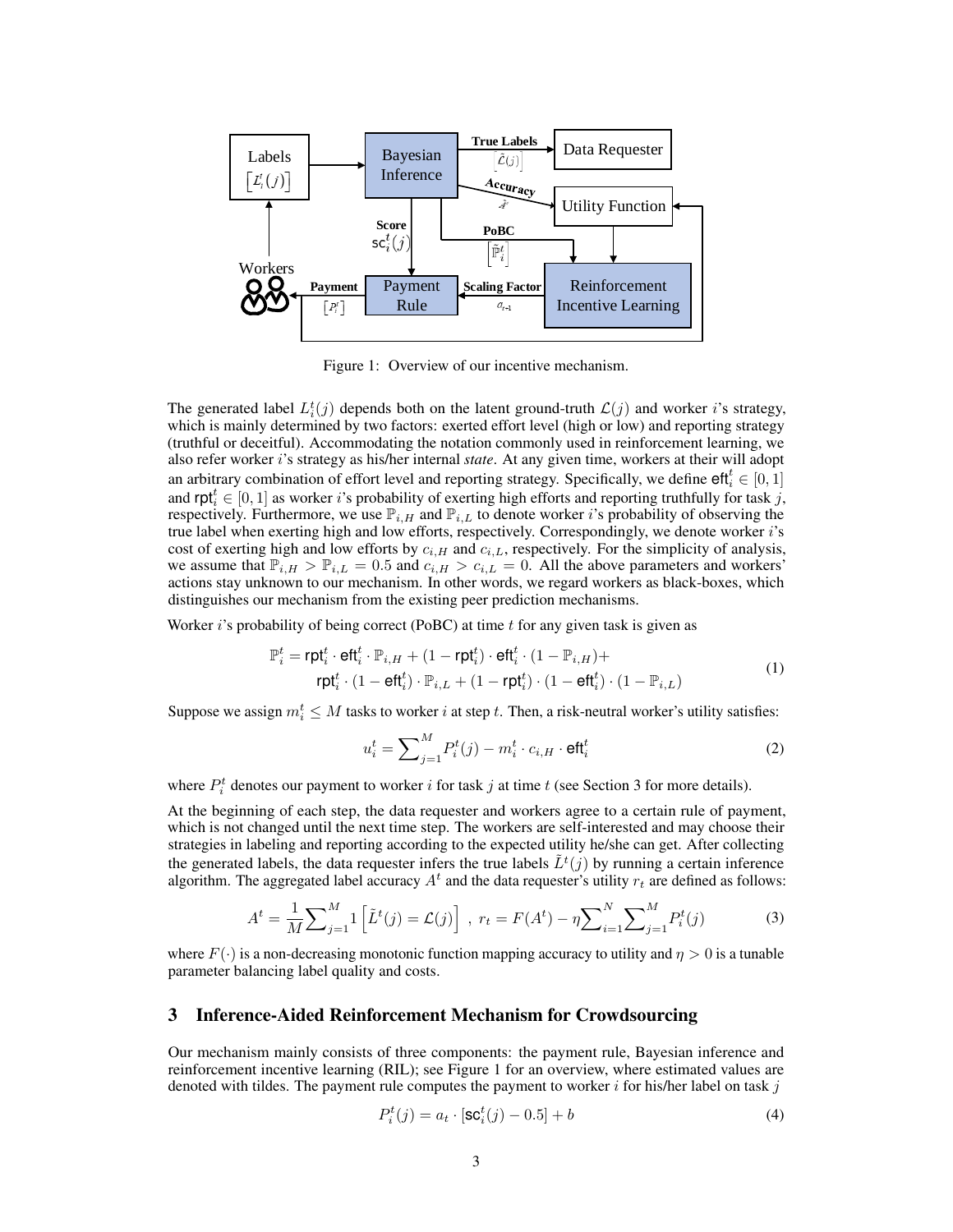where  $a_t \in A$  denotes the scaling factor, determined by RIL at the beginning of every step t and shared by all workers.  $\mathsf{sc}_i^t(j)$  denotes worker i's score on task j, which will be computed by the Bayesian inference algorithm.  $b \ge 0$  is a constant representing the fixed base payment. The Bayesian inference algorithm is also responsible for estimating the true labels, workers' PoBCs and the aggregated label accuracy at each time step, preparing the necessary inputs to RIL. Based on these estimates, RIL seeks to maximize the cumulative utility of the data requester by optimally balancing the utility (accuracy in labels) and the payments.

### 3.1 Bayesian Inference

For the simplicity of notation, we omit the superscript  $t$  in this subsection. The motivation for designing our own Bayesian inference algorithm is as follows. We ran several preliminary experiments using popular inference algorithms, for example, EM [3, 16, 22] and Variational Inference [11, 1]). Our empirical studies reveal that those methods tend to heavily bias towards over-estimating the aggregated label accuracy when the quality of labels is low.<sup>1</sup> This leads to biased estimation of the data requester's utility  $r_t$  (as it cannot be observed directly), and this estimated utility is used as the reward signal in RIL, which will be detailed later. Since the reward signal plays the core role in guiding the reinforcement learning process, the heavy bias will severely mislead our mechanism.

To reduce the estimation bias, we develop a Bayesian inference algorithm by introducing soft Dirichlet priors to both the distribution of true labels  $\tau = [\tau_{-1}, \tau_{+1}] \sim \text{Dir}(\beta_{-1}, \beta_{+1})$ , where  $\tau_{-1}$  and  $\tau_{+1}$ denote that of label  $-1$  and  $+1$ , respectively, and workers' PoBCs  $[\mathbb{P}_i, 1 - \mathbb{P}_i]$ denote that of label  $-1$  and  $+1$ , respectively, and workers' PoBCs  $[\mathbb{P}_i, 1 - \mathbb{P}_i] \sim \text{Dir}(\alpha_1, \alpha_2)$ . Then, we derive the conditional distribution of true labels given collected labels as (see Appendix A)  $\mathbb{P}(\mathcal{L}|L) = \mathbb{P}(L,\mathcal{L})/\mathbb{P}(L) \propto B(\hat{\beta}) \cdot \prod_{i=1}^{N} B(\hat{\alpha}_i)$ , where  $B(x,y) = (x-1)!(y-1)!/(x+y-1)!$ denotes the beta function,  $\hat{\boldsymbol{\alpha}}=[\hat{\alpha}_1,\hat{\alpha}_2], \hat{\boldsymbol{\beta}}=[\hat{\beta}_{-1},\hat{\beta}_{+1}], \hat{\alpha}_{i1}=\sum_{j=1}^M\sum_{k\in\{-1,+1\}}\delta_{ijk}\xi_{jk}+2\alpha_1-1,$  $\hat{\alpha}_{i2} = \sum_{j=1}^{M} \sum_{k \in \{-1, +1\}} \delta_{ij(-k)} \xi_{jk} + 2\alpha_2 - 1$  and  $\hat{\beta}_k = \sum_{j=1}^{M} \xi_{jk} + 2\beta_k - 1$ , where  $\delta_{ijk} =$  $\mathbb{1}(L_i(j) = k)$  and  $\xi_{jk} = \mathbb{1}(\mathcal{L}(j) = k)$ .

Note that it is generally hard to derive an explicit formula for the posterior distribution of a specific task j's ground-truth from the conditional distribution  $\mathbb{P}(\mathcal{L}|L)$ . We thus resort to Gibbs sampling for the inference. More specifically, according to Bayes' theorem, we know that the conditional distribution of task  $i$ 's ground-truth  $\mathcal{L}(j)$  satisfies  $\mathbb{P}[\mathcal{L}(j)|\mathbf{L}, \mathcal{L}(-j)] \propto$  $\mathbb{P}(\mathcal{L}|L)$ , where  $-j$  denotes all tasks excluding  $j$ . Leveraging this, we gen-

| <b>Algorithm 1</b> Gibbs sampling for crowdsourcing |                                                                                                                              |  |  |  |  |
|-----------------------------------------------------|------------------------------------------------------------------------------------------------------------------------------|--|--|--|--|
|                                                     | 1: <b>Input:</b> the collected labels $L$ , the number of samples $W$                                                        |  |  |  |  |
|                                                     | 2: <b>Output:</b> the sample sequence $S$                                                                                    |  |  |  |  |
|                                                     | 3: $S \leftarrow \emptyset$ , Initialize $\mathcal L$ with the uniform distribution                                          |  |  |  |  |
| 4: for $s = 1$ to W do                              |                                                                                                                              |  |  |  |  |
| 5:                                                  | for $i = 1$ to M do                                                                                                          |  |  |  |  |
| 6:                                                  | $\mathcal{L}(j) \leftarrow 1$ and compute $x_1 = B(\hat{\boldsymbol{\beta}}) \prod_{i=1}^{N} B(\hat{\boldsymbol{\alpha}}_i)$ |  |  |  |  |
| 7:                                                  | $\mathcal{L}(j) \leftarrow 2$ and compute $x_2 = B(\hat{\boldsymbol{\beta}}) \prod_{i=1}^{N} B(\hat{\boldsymbol{\alpha}}_i)$ |  |  |  |  |
| 8:                                                  | $\mathcal{L}(j) \leftarrow$ Sample $\{1,2\}$ with $P(1) = x_1/(x_1 + x_2)$                                                   |  |  |  |  |
| 9:                                                  | Append $\tilde{\mathcal{L}}$ to the sample sequence $\mathcal{S}$                                                            |  |  |  |  |

erate samples of the true label vector  $\mathcal L$  following Algorithm 1. At each step of the sampling procedure (lines 6-7), Algorithm 1 first computes  $\mathbb{P}[\mathcal{L}(j)|L,\mathcal{L}(-j)]$  and then generates a new sample of  $\mathcal{L}(j)$ to replace the old one in  $\tilde{\mathcal{L}}$ . After traversing through all tasks, Algorithm 1 generates a new sample of the true label vector  $\mathcal L$ . Repeating this process for W times, we get W samples, which is recorded in S. Here, we write the s-th sample as  $\tilde{\mathcal{L}}^{(s)}$ . Since Gibbs sampling requires a burn-in process, we discard the first  $W_0$  samples and calcualte worker i's score on task j and PoBC as

$$
\mathsf{sc}_{i}^{t}(j) = \sum_{s= W_{0}}^{W} \frac{\mathbb{1}\left[\tilde{\mathcal{L}}^{(s)}(j) = L_{i}(j)\right]}{W - W_{0}}, \tilde{\mathbb{P}}_{i} = \frac{\sum_{s= W_{0}}^{W} \left[2\alpha_{1} - 1 + \sum_{j=1}^{M} \mathbb{1}(\tilde{\mathcal{L}}^{(s)}(j) = L_{i}(j))\right]}{(W - W_{0}) \cdot (2\alpha_{1} + 2\alpha_{2} - 2 + m_{i})}.
$$
 (5)

Similarly, we can obtain the estimates of the true label distribution  $\tau$  and then derive the log-ratio of task j,  $\sigma_j = \log(\mathbb{P}[\mathcal{L}(j) = -1]/\mathbb{P}[\mathcal{L}(j) = +1])$ . Furthermore, we decide the true label estimate  $\mathcal{L}(j)$  as  $-1$  if  $\tilde{\sigma}_j > 0$  and as  $+1$  if  $\tilde{\sigma}_j < 0$ . Correspondingly, the label accuracy A is estimated as

$$
\tilde{A} = \mathbb{E}(A) = M^{-1} \sum_{j=1}^{M} e^{|\tilde{\sigma}_j|} \left( 1 + e^{|\tilde{\sigma}_j|} \right)^{-1}.
$$
 (6)

<sup>&</sup>lt;sup>1</sup>See Section 5.1 for detailed experiment results and analysis.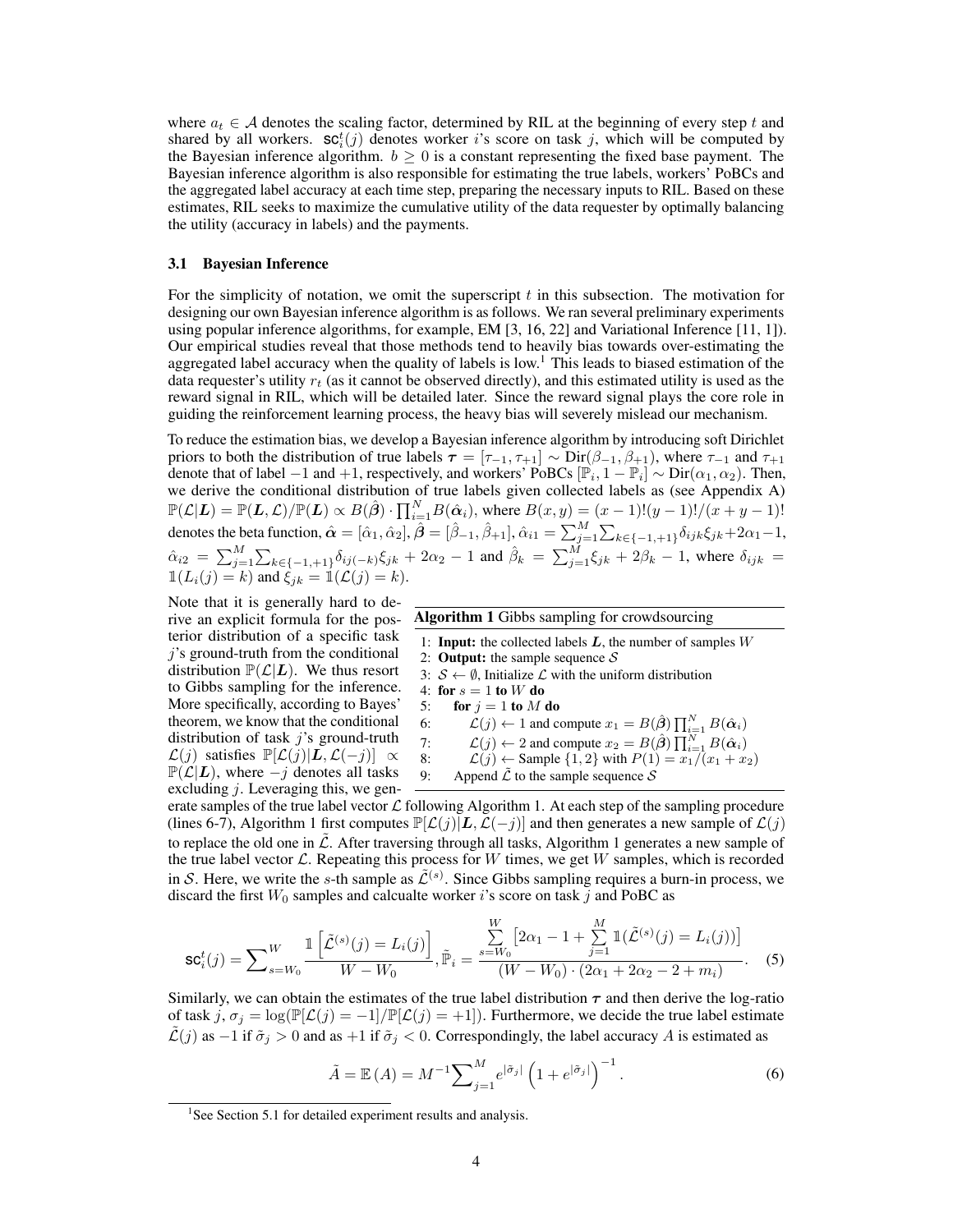In our Bayesian inference algorithm, workers' scores, PoBCs and the true label distribution are all estimated by comparing the true label samples with the collected labels. Thus, t To prove the convergence of our algorithm, we need to bound the ratio of wrong samples. We introduce n and m to denote the number of tasks of which the true label sample in Eqn. (5) is correct  $(\tilde{\mathcal{L}}^{(s)}(j) = \mathcal{L}(j))$ and wrong  $(\tilde{\mathcal{L}}^{(s)}(j) \neq \mathcal{L}(j))$  in the s-th sample, respectively. Formally, we have:

**Lemma 1.** *Let*  $\bar{\mathbb{P}} = 1 - \mathbb{P}$ ,  $\hat{\mathbb{P}} = \max{\{\mathbb{P}, \bar{\mathbb{P}}\}}$  *and*  $\mathbb{P}_0 = \tau_{-1}$ *. When*  $M \gg 1$ *,* 

$$
\mathbb{E}[m/M] \lesssim (1+e^{\delta})^{-1}(\varepsilon+e^{\delta})(1+\varepsilon)^{M-1}, \ \mathbb{E}[m/M]^2 \lesssim (1+e^{\delta})^{-1}(\varepsilon^2+e^{\delta})(1+\varepsilon)^{M-2} \tag{7}
$$
  
where  $\varepsilon^{-1} = \prod_{i=0}^N (2\hat{\mathbb{P}}_i)^2$ ,  $\delta = O[\Delta \cdot \log(M)]$  and  $\Delta = \sum_{i=1}^N [1(\mathbb{P}_i < 0.5) - 1(\mathbb{P}_i > 0.5)].$ 

The proof is in Appendix B. Our main idea is to introduce a set of counts for the collected labels and then calculate  $\mathbb{E}[m/M]$  and  $\mathbb{E}[m/M]^2$  based on the distribution of these counts. Using Lemma 1, the convergence of our Bayesian inference algorithm states as follows:

**Theorem 1** (Convergence). When  $M \gg 1$  and  $\prod_{i=0}^{N} (2\hat{P}_i)^2 \geq M$ , if most of workers report truthfully (*i.e.*  $\Delta < 0$ ), with probability at least  $1 - \delta \in (0, 1)$ ,  $|\tilde{P}_i - P_i| \le O(1/\sqrt{\delta M})$  holds for any worker *i*'s PoBC estimate  $\tilde{\mathbb{P}}_i$  as well as the true label distribution estimate ( $\tilde{\tau}_{-1} = \tilde{\mathbb{P}}_0$ ).

The convergence of  $\tilde{P}_i$  and  $\tilde{\tau}$  can naturally lead to the convergence of  $\tilde{\sigma}_j$  and  $\tilde{A}$  because the latter estimates are fully computed based on the former ones. All these convergence guarantees enable us to use the estimates computed by Bayesian inference to construct the state and reward signal in our reinforcement learning algorithm RIL. In addition, we summarize the time and space complexity of our Bayesian inference algorithm as follows.

Theorem 2 (Complexity). *The time and space complexity of our Bayesian inference algorithm are* O(WMN) *and* O(WM)*, respectively.*

The space complexity is obvious, as the two loops in Algorithm 1 generate WM samples in total. About the time complexity, the additional term N results from the calculation of  $x_1$  and  $x_2$ . Since our Bayesian inference algorithm only considers one variable  $(L)$ , the convergence of sampling is sufficiently fast. In practice, the number of samples  $W$  does not need to be too big. We set it to be 1000 in our experiments. Considering neither the number of tasks nor workers is very large, the computational efficiency of our Bayesian inference should be acceptable.

#### 3.2 Reinforcement Incentive Learning

In this subsection, we formally introduce our reinforcement incentive learning (RIL) algorithm, which adjusts the scaling factor  $a_t$  to maximize the data requesters' utility accumulated in the long run. To fully understand the technical background, readers are expected to be familiar with Q-value and function approximation. For readers with limited knowledge, we kindly refer them to Appendix D, where we provide background on these concepts. With transformation, our problem can be perfectly modeled as a Markov Decision Process. To be more specific, our mechanism is the agent and it interacts with workers (i.e. the environment); scaling factor  $a_t$  is the action; the utility of the data requester  $r_t$  defined in Eqn. (3) is the reward. Workers' reporting strategies are the state. After receiving payments, workers may change their strategies to, for example, increase their utilities at the next step. How workers change their strategies forms the state transition kernel.

On the other hand, the reward  $r_t$  defined in Eqn. (3) cannot be directly used because the true accuracy  $A<sup>t</sup>$  cannot be observed. Thus, we use the estimated accuracy  $\tilde{A}$  calculated by Eqn. (6) instead to approximate  $r_t$  as in Eqn. (8). Furthermore, to achieve better generalization across different states, it is a common approach to learn a feature-based state representation  $\phi(s)$  [14, 9]. Recall that the data requester's implicit utility at time  $t$  only depends on the aggregated PoBC averaged across all workers. Such observation already points out to a representation design with good generalization, namely  $\phi(s_t) = \sum_{i=1}^{N} \mathbb{P}_i^t / N$ . Further recall that, when deciding the current scaling factor  $a_t$ , the data requester does not observe the latest workers' PoBCs and thus cannot directly estimate the current  $\phi(s_t)$ . Due to this one-step delay, we have to build our state representation using the previous observation. Since most workers would only change their internal states after receiving a new incentive, there exists some imperfect mapping function  $\phi(s_t) \approx f(\phi(s_{t-1}), a_{t-1})$ . Utilizing this implicit function, we introduce the augmented state representation in RIL as  $\hat{s}_t$  in Eqn. (8).

$$
r_t \approx F(\tilde{A}^t) - \eta \sum_{i=1}^N P_i^t \quad , \quad \hat{s}_t = \langle \phi(s_{t-1}), a_{t-1} \rangle. \tag{8}
$$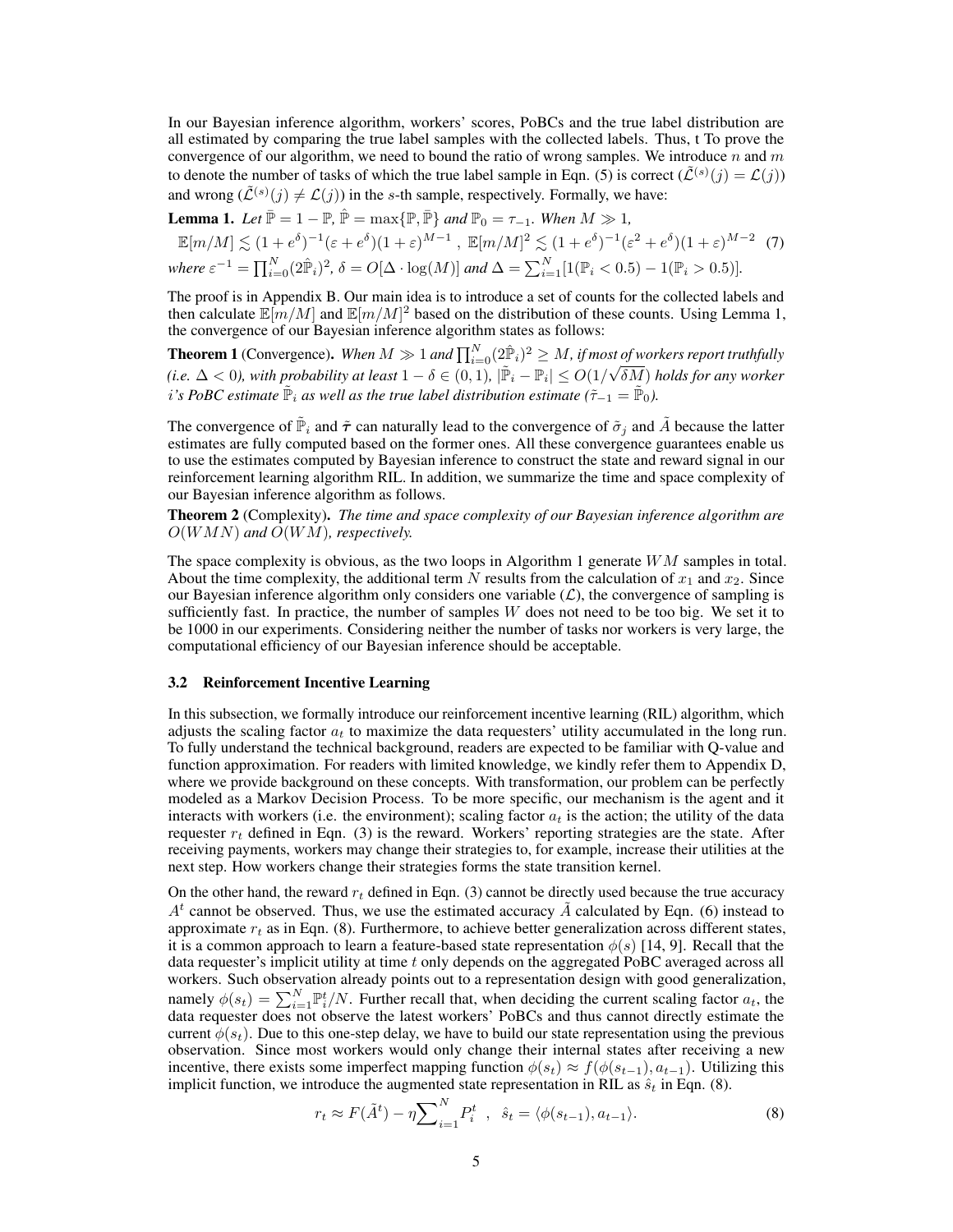Since neither  $r_t$  nor  $s_t$  can be perfectly inferred, it would not be a surprise to observe some noise that cannot be directly learned in our Q-function.

For most crowdsourcing problems the number of tasks  $M$  is large, so we can leverage the central limit theorem to justify our modeling of the noise using a Gaussian process. To be more specific, we calculate the temporal difference (TD) error as

$$
r_t \approx Q^{\pi}(\hat{s}_t, a_t) - \gamma \mathbb{E}_{\pi} Q^{\pi}(\hat{s}_{t+1}, a_{t+1}) + \epsilon_t
$$
\n
$$
\tag{9}
$$

where the noise  $\epsilon_t$  follows a Gaussian process, and  $\pi = \mathbb{P}(a|\hat{s})$  denotes the current policy. By doing so, we gain two benefits. First, the approximation greatly simplifies the derivation of the update equation for the Qfunction. Secondly, as shown in our empirical results later, this kind of approximation is robust against different worker models. Besides, following [6] we approximate Q-function as  $\epsilon$ 

| <b>Algorithm 2</b> Reinforcement Incentive Learning (RIL) |                                                                                                                                                                                       |  |  |  |  |  |
|-----------------------------------------------------------|---------------------------------------------------------------------------------------------------------------------------------------------------------------------------------------|--|--|--|--|--|
|                                                           | 1: for each episode do                                                                                                                                                                |  |  |  |  |  |
| 2:                                                        | for each step in the episode do                                                                                                                                                       |  |  |  |  |  |
| 3:                                                        | Decide the scaling factor as ( $\epsilon$ -greedy method)                                                                                                                             |  |  |  |  |  |
|                                                           |                                                                                                                                                                                       |  |  |  |  |  |
|                                                           | $a_t = \begin{cases} \arg \max_{a \in \mathcal{A}} Q(\hat{s}_t, a) & \text{Probability } 1 - \epsilon \\ \text{Random } a \in \mathcal{A} & \text{Probability } \epsilon \end{cases}$ |  |  |  |  |  |
| 4:                                                        | Assign tasks and collect labels from the workers                                                                                                                                      |  |  |  |  |  |
| 5:                                                        | Run Bayesian inference to get $\hat{s}_{t+1}$ and $r_t$                                                                                                                               |  |  |  |  |  |
| 6:                                                        | Use $(\hat{s}_t, a_t, r_t)$ to update $K$ , $H$ and $r$ in Eqn. (10)                                                                                                                  |  |  |  |  |  |
|                                                           |                                                                                                                                                                                       |  |  |  |  |  |

$$
Q^{\pi}(\hat{s}_{t+1}, a_{t+1}) \approx \mathbb{E}_{\pi} Q^{\pi}(\hat{s}_{t+1}, a_{t+1}) + \epsilon_{\pi}
$$
, where  $\epsilon_{\pi}$  also follows a Gaussian process.

Under the Gaussian process approximation, all the observed rewards and the corresponding Q values up to the current step t form a system of equations, and it can be written as  $r = HQ + N$ , where r,  $\bf{Q}$  and  $\bf{N}$  denote the collection of rewards,  $\bf{Q}$  values, and residuals. Following Gaussian process's assumption for residuals,  $N \sim \mathcal{N}(0, \sigma^2)$ , where  $\sigma^2 = \text{diag}(\sigma^2, \dots, \sigma^2)$ . The matrix  $\vec{H}$  satisfies  $H(k, k) = 1$  and  $H(k, k + 1) = -\gamma$  for  $k = 1, \dots, t$ . Then, by using the online Gaussian process regression algorithm [5], we effectively learn the Q-function as

$$
Q(\hat{s}, a) = \mathbf{k}(\hat{s}, a)^{\mathrm{T}} (\mathbf{K} + \boldsymbol{\sigma}^2)^{-1} \mathbf{H}^{-1} \mathbf{r}
$$
 (10)

where  $\mathbf{k}(\hat{s}, a) = [k((\hat{s}, a), (\hat{s}_1, a_1)), \dots, k((\hat{s}, a), (s_t, a_t))]^{\text{T}}$  and  $\mathbf{K} = [\mathbf{k}(\hat{s}_1, a_1), \dots, \mathbf{k}(\hat{s}_t, a_t)].$ Here, we use  $k(\cdot, \cdot)$  to denote the Gaussian kernel. Finally, we employ the classic  $\epsilon$ -greedy method to decide  $a_t$  based on the learned Q-function. To summarize, we provide a formal description about RIL in Algorithm 2. Note that, when updating  $K$ ,  $H$  and  $r$  in Line 6, we employ the sparse approximation proposed in [6] to discard some data so that the size of these matrices does not increase infinitely.

## 4 Theoretical Analysis on Incentive Compatibility

In this section, we prove the incentive compatibility of our Bayesian inference and reinforcement learning algorithms. Our main results are as follows:

**Theorem 3** (One Step IC). At any time step t, when  $M \gg 1$ ,  $\prod_{i=1}^{N} (2\mathbb{P}_{i,H})^2 \geq M$ ,  $a_t >$  $\max_i c_{i,H}/(\hat{\mathbb{P}}_{i,H} - 0.5)$ *, reporting truthfully and exerting high efforts is the utility-maximizing strategy for any worker* i *at equilibrium (if other workers all follow this strategy).*

*Proof.* In Appendix E, we prove that when  $a_t > c_{i,H}/(\mathbb{P}_{i,H} - 0.5)$ , if  $\tilde{\mathbb{P}}_i^t \approx \mathbb{P}_i^t$ , any worker i's utility-maximizing strategy would be reporting truthfully and exerting high efforts. Since Theorem 1 has provided the convergence guarantee, we can conclude Theorem 2.

Theorem 4 (Long Term IC). *Suppose the conditions in Theorem 3 are satisfied and the learned*  $Q$ -function approaches the real  $\tilde{Q}^{\pi}(\hat{s}, a)$ . When the following equation holds for  $i = 1, \ldots, N$ ,

$$
\eta M \sum_{x \neq i} \mathbb{P}_{x,H} \cdot G_{\mathcal{A}} > \frac{F(1) - F(1 - \psi_i)}{1 - \gamma} \,, \, \psi_i = \left(\frac{\tau_{-1}}{\tau_{+1}} + \frac{\tau_{+1}}{\tau_{-1}}\right) \prod_{x \neq i} \sqrt{4 \mathbb{P}_{x,H} (1 - \mathbb{P}_{x,H})} \tag{11}
$$

*always reporting truthfully and exerting high efforts is the utility-maximizing strategy for any worker i* in the long term if other workers all follow this strategy. Here,  $G_A = \min_{a,b \in A, a \neq b} |a-b|$  denotes *the minimal gap between two available values of the scaling factor.*

In order to induce RIL to change actions, worker  $i$  must let RIL learn a wrong  $Q$ -function. Thus, our main idea of proof is to derive the upper bounds of the effects of worker  $i$ 's reports on the Q-function. Besides, Theorem 3 points that, to design robust reinforcement learning algorithms against the manipulation of strategical agents, we should leave a certain level of gaps between actions. This observation may be of independent interests to reinforcement learning researchers.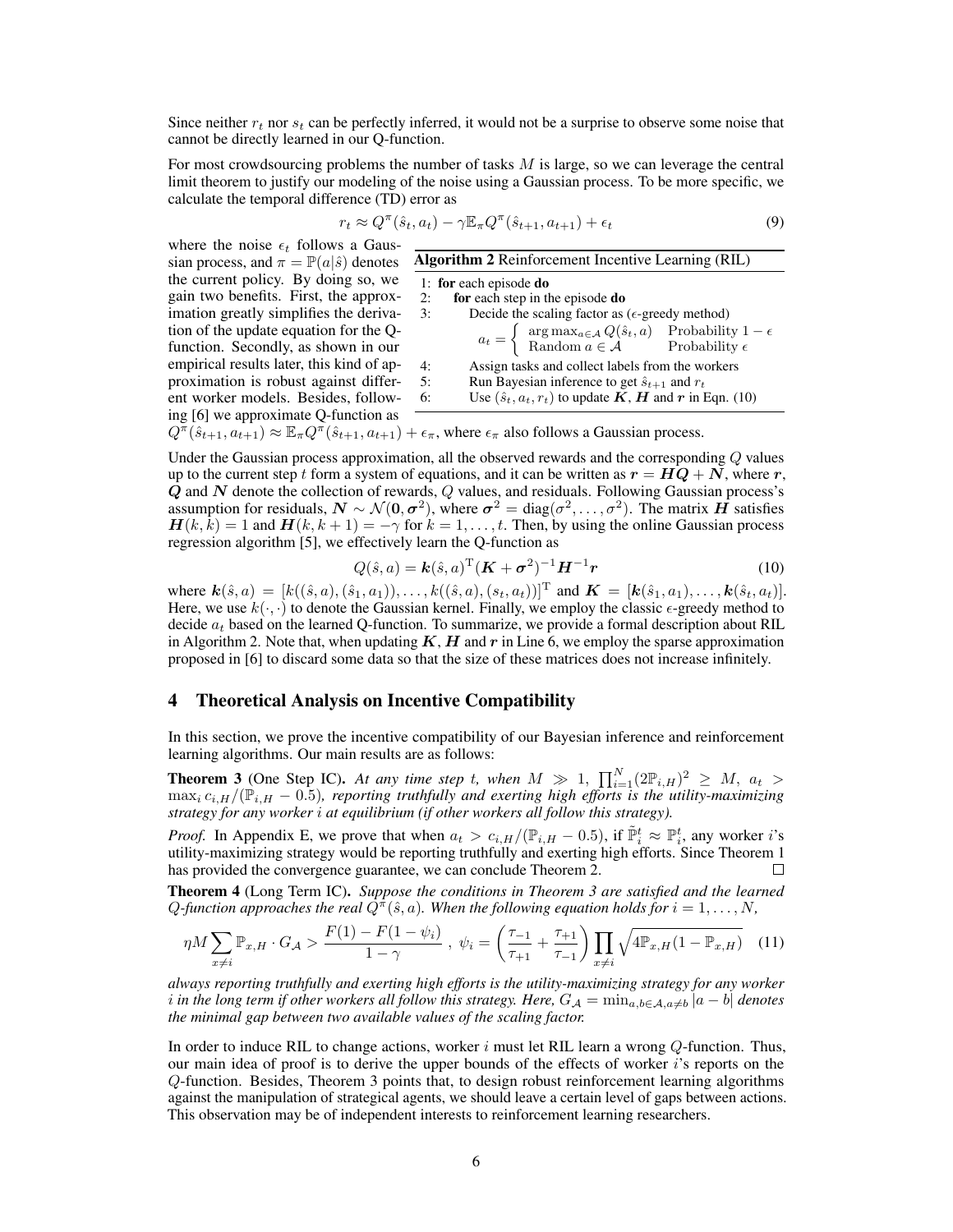

Figure 2: Empirical analysis on Bayesian Inference (a) and RIL (b-c). To be more specific, (a) compares the inference bias (i.e. the difference from the inferred label accuracy to the real one) of our Bayesian inference algorithm with that of EM and variational inference, averaged over 100 runs. (b) draws the gap between the estimation of the data requester's cumulative utility and the real one, smoothed over 5 episodes. (c) shows the learning curve of our mechanism, smoothed over 5 episodes.

## 5 Empirical Experiments

In this section, we empirically investigate the competitiveness of our solution. To be more specific, we first show our proposed Bayesian inference algorithm produces more accurate estimates for the aggregated label accuracy than the existing inference methods. Encouraged by the above results, we then move on to evaluate RIL on three popular worker models, each representing one classic way of modeling how human agent makes decisions. Note for this part, our experiments are conducted on the real-world data. Via these experiments, we demonstrate that our RIL algorithm consistently manages to learn a good incentive policy, under above three rationality models of the workers. Lastly, we show as a bonus benefit of our mechanism that, leveraging Bayesian inference to fully exploit the information contained in the collected labels leads to more robust and lower-variance payments at each step.

#### 5.1 Empirical Analysis on Bayesian Inference

The aggregated label accuracy estimated from our Bayesian inference algorithm serves as a major component of the state representation and reward function to RIL, and thus critically affects the performance of our mechanism. Due to this, we choose to first investigate the bias of our Bayesian inference algorithm. To be more specific, we compare our Bayesian inference algorithm with two popular inference algorithms in crowdsourcing, that is, the EM estimator [16] and the variational inference estimator [11]. We utilize the RTE dataset, where workers need to check whether a hypothesis sentence can be inferred from the provided sentence [20]. In order to simulate strategic behaviors of workers, we mix these data with random noise by replacing a part of real-world labels with uniformly generated ones (low quality labels).

As Figure 2a suggests, compared to EM and variational inference, our proposed Bayesian inference algorithm can significantly lower the bias of the estimates of the aggregated label accuracy, and the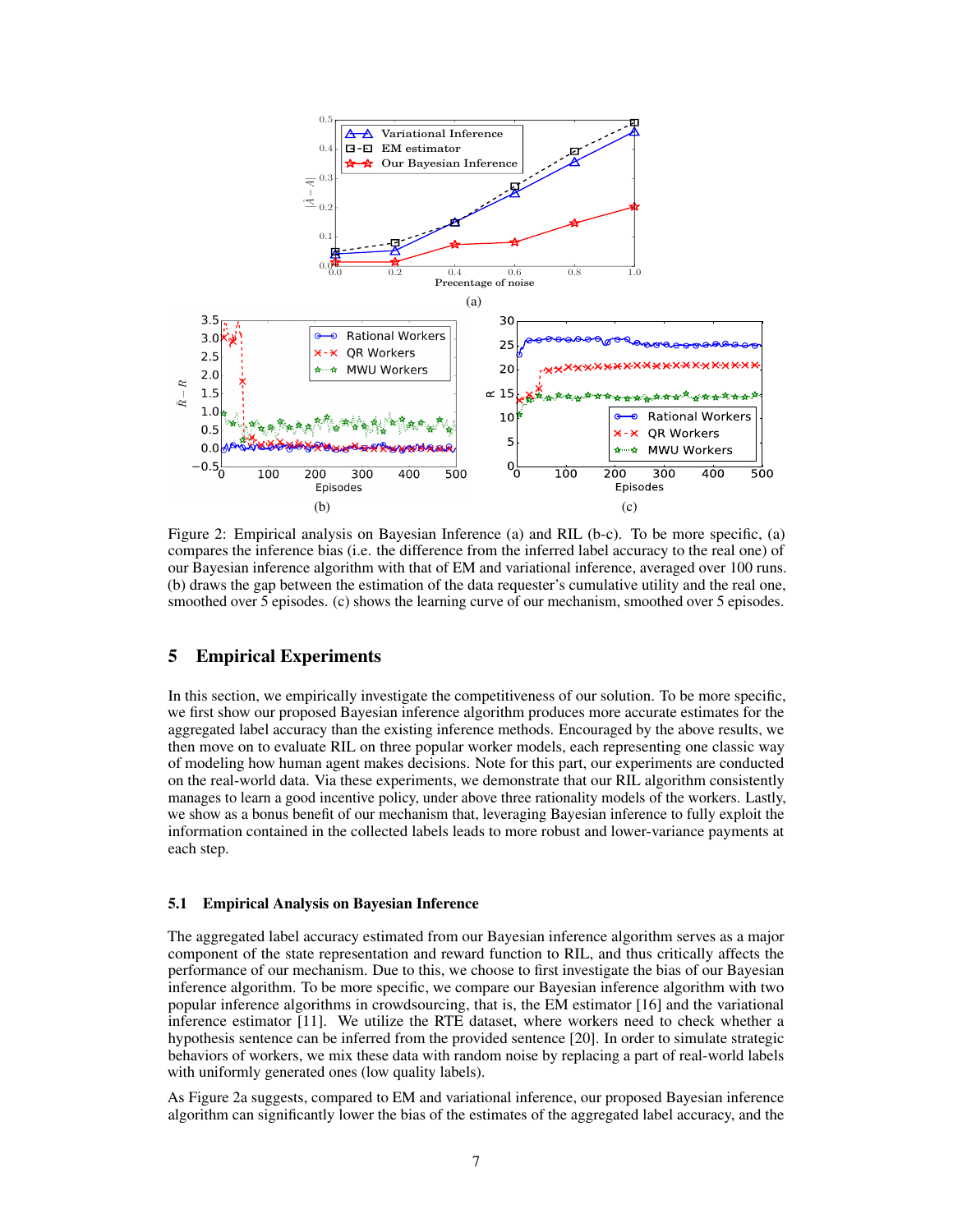| <b>METHOD</b>           | RATIONAL      | <b>OR</b>     | <b>MWU</b>    |
|-------------------------|---------------|---------------|---------------|
| <b>FIXED OPTIMAL</b>    | 27.584 (.253) | 21.004 (.012) | 11.723 (.514) |
| HEURISTIC OPTIMAL       | 27.643 (.174) | 21.006(.001)  | 12.304(.515)  |
| <b>ADAPTIVE OPTIMAL</b> | 27.835 (.209) | 21.314(.011)  | 17.511 (.427) |
| RIL.                    | 27.184 (.336) | 21.016 (.018) | 15.726 (.416) |

Table 1: Performance comparison under three worker models. Data requester's cumulative utility normalized over the number of tasks. Standard deviation reported in parenthesis.

advantage of our Bayesian inference algorithm is mostly in the high-noise regime. This is because both variational inference and EM maintain the updates on the posterior distribution via the estimates of workers' PoBCs. When the noise is very high, inaccurate PoBCs inevitably cause the posterior distribution to be biased. In our Bayesian inference algorithm, we introduce a soft Dirichlet prior for true labels, acting as a regularization term, to alleviate this bias.

In fact, we cannot use the estimates from either the EM or the variational inference as an alternative for the reward signal because the biases of their estimates are much higher when the noise level is high; for instance, this bias can reach 0.45 while the range of the label accuracy is between [0.5, 1.0]. This set of experiments justifies our motivation to develop our own inference algorithm and reinforces our claim that our inference algorithm could provide fundamentals for the further development of potential learning algorithms for crowdsourcing.

## 5.2 Empirical Analysis on RIL

We move on to investigate whether RIL consistently learns a good policy, which maximizes the data requester's cumulative utility  $R = \sum_t r_t$ . For all the experiments in this subsection, we set the environment parameters as follows:  $N = 10$ ,  $\mathbb{P}_H = 0.9$ ,  $b = 0$ ,  $c_H = 0.02$ ; the set of the scaling factors is  $A = \{0.1, 1.0, 5.0, 10\}$ ;  $F(A) = A^{10}$  and  $\eta = 0.001$  as in the utility function (Eqn. (3)); the number of time steps for an episode is set to be 28. Meanwhile, for the adjustable parameters in our mechanism, we set the number of tasks at each step  $M = 100$  and the exploration rate for RIL  $\epsilon = 0.2$ . We report the averaged results over 5 runs to reduce the effect of outliers. To demonstrate our algorithm's general applicability, we test it under three different worker models, each representing a popular way for modeling how human agents make decisions. We provide a simple description of them as follows, whereas the detailed version is deferred to Appendix H. (i) *Rational* workers alway take the utility-maximizing strategies. (ii) *QR* workers [13] follow strategies corresponding to an utility-dependent distribution (which is pre-determined). This model has been used to study agents with bounded rationality. (iii) *MWU* workers [10] update their strategies according to the celebrated multiplicative weights update algorithm. This model has been used to study adaptive learning agents.

Our first set of experiments is a continuation to the last subsection. To be more specific, we first focus on the estimation bias of the data requester's cumulative utility  $R$ . This value is used as the reward in RIL and is calculated from the estimates of the aggregated label accuracy. This set of experiments aim to investigate whether our RIL module successfully leverages the label accuracy estimates and picks up the right reward signal. As Figure 2b shows, the estimates only deviate from the real values in a very limited magnitude after a few episodes of learning, regardless of which worker model the experiments run with. The results further demonstrate that our RIL module observe reliable rewards. The next set of experiments is about how quickly RIL learns. As Figure 2c shows, under all three worker models, RIL manages to pick up and stick to a promising policy in less than 100 episodes. This observation also demonstrates the robustness of RIL under different environments.

Our last set of experiments in this subsection aim to evaluate the competitiveness of the policy learned by RIL. In Table 1, we use the policy learned after 500 episodes with exploration rate turned off (i.e.  $\epsilon = 0$ ) and compare it with three benchmarks constructed by ourselves. To create the first one, Fixed Optimal, we try all 4 possible fixed value for the scaling factor and report the highest cumulative reward realized by either of them. To create the second one, Heuristic Optimal, we divide the value region of  $\tilde{A}^t$  into five regions: [0, 0.6), [0.6, 0.7), [0.7, 0.8), [0.8, 0.9) and [0.9, 1.0]. For each region, we select a fixed value for the scaling factor  $a_t$ . We traverse all  $4^5 = 1024$  possible combinations to decide the optimal heuristic strategy. To create the third one, Adaptive Optimal, we change the scaling factor every 4 steps and report the highest cumulative reward via traversing all  $4^7 = 16384$  possible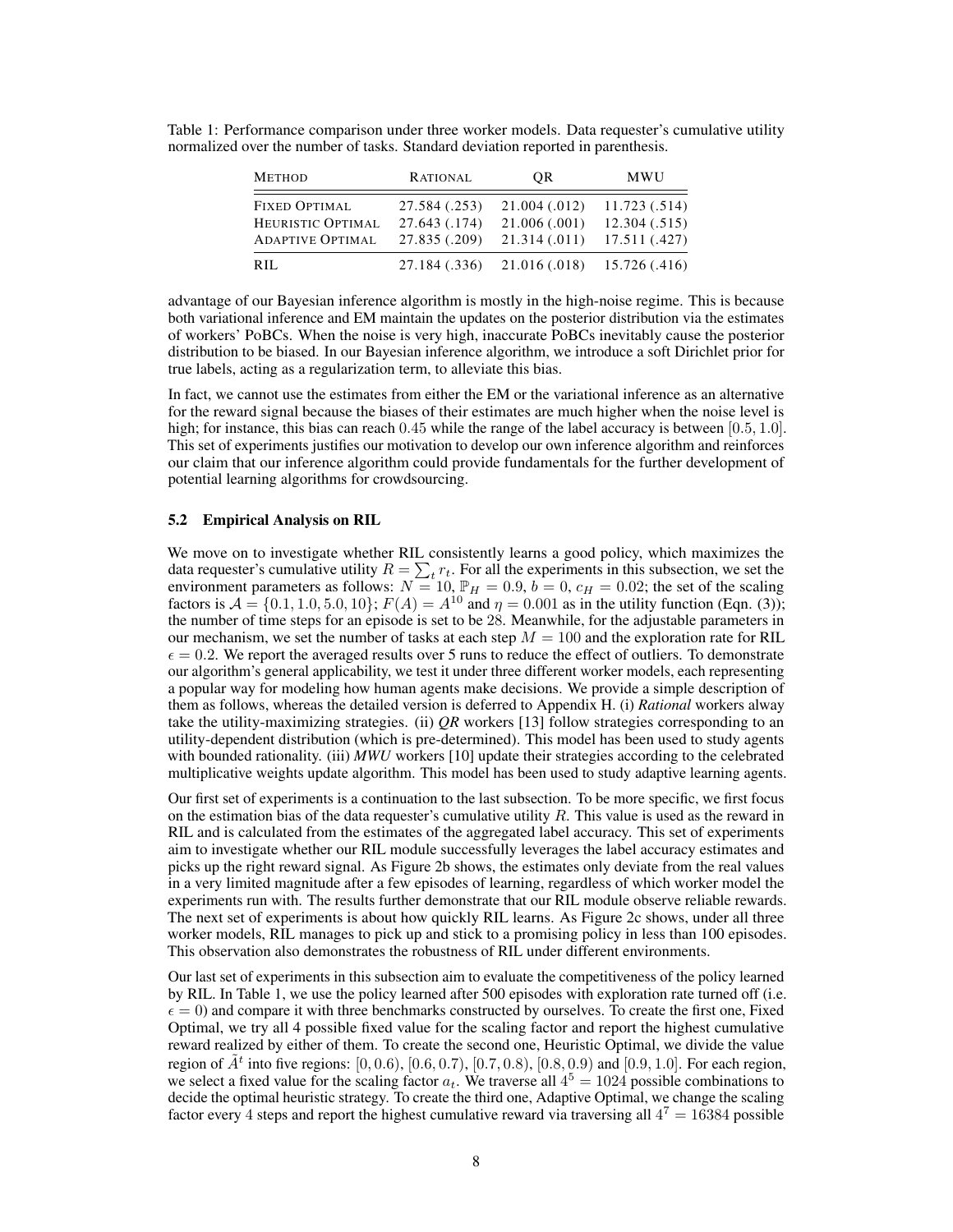

Figure 3: Empirical analysis on our Bayesian inference algorithm, averaged over 1000 runs. (a) Average payment per task given true label's distribution. (b) Average payment per task given PoBCs of workers excluding i. (c) The standard deviation of the payment given worker i's PoBC.

configurations. This benchmark is infeasible to be reproduced in real-world practice, once the number of steps becomes large. Yet it is very close to the global optimal in the sequential setting. As Table 1 demonstrates, the two benchmarks plus RIL all achieve a similar performance tested under rational and QR workers. This is because these two kinds of workers have a fixed pattern in responding to incentives and thus the optimal policy would be a fixed scaling factor throughout the whole episode. On contrast, MWU workers adaptively learn utility-maximizing strategies gradually, and the learning process is affected by the incentives. Under this worker environment, RIL managers to achieve an average utility score of 15.6, which is a significant improvement over fixed optimal and heuristic optimal (which achieve 11.7 and 12.3 respectively) considering the unrealistic global optimal is only around 18.5. Up to this point, with three sets of experiments, we demonstrate the competitiveness of RIL and its robustness under different work environments. Note that, when constructing the benchmarks, we also conduct experiments on DG13, the state-of-the-art peer prediction mechanism for binary labels [2], and get the same conclusion. For example, when DG13 and MWU workers are tested for Fixed Optimal and Heuristic Optimal, the cumulative utilities are 11.537(.397) and 11.908(0.210), respectively, which also shows a large gap with RIL.

## 5.3 Empirical Analysis on One Step Payments

In this subsection, we compare the one step payments provided by our mechanism with the payments calculated by DG13, the state-of-the-art peer prediction mechanism for binary labels [2]. We fix the scaling factor  $a_t = 1$  and set  $M = 100$ ,  $\dot{N} = 10$ ,  $\mathbb{P}_H = 0.8$ ,  $b = 0$  and  $m_i^t = 90$ . To set up the experiments, we generate task j's true label  $\mathcal{L}(j)$  following its distribution  $\tau$  (to be specified) and worker i's label for task j based on i's PoBC  $\mathbb{P}_i$  and  $\mathcal{L}(j)$ . In Figure 3a, we let all workers excluding *i* report truthfully and exert high efforts (i.e.  $\mathbb{P}_{-i} = \mathbb{P}_H$ ), and increase  $\tau_{+1}$  from 0.05 to 0.95. In Figure 3b, we let  $\tau_{+1} = 0.5$ , and increase other workers' PoBCs  $\mathbb{P}_{-i}$  from 0.6 to 0.95. As both figures reveal, in our mechanism, the payment for worker  $i$  almost only depends on his/her own strategy. On contrast, in DG13, the payments are clearly affected by the distribution of true labels and the strategies of other workers. In other words, our Bayesian inference is more robust to different environments. Furthermore, in Figure 3c, we present the standard deviation of the payment to worker i. We let  $\tau_{+1} = 0.5$ ,  $\mathbb{P}_{-i} = \mathbb{P}_H$  and increase  $\mathbb{P}_i$  from 0.6 to 0.95. As shown in the figure, our method manages to achieve a noticeably smaller standard deviation compared to DG13. Note that, in Figure 3b, we implicitly assume that most of workers will at least not adversarially report false labels, which is widely-adopted in previous studies [11]. For workers' collusion attacks, we also have some defending tricks provided in Appendix F.

## 6 Conclusion

In this paper, we build an inference-aided reinforcement mechanism leveraging Bayesian inference and reinforcement learning techniques to learn the optimal policy to incentivize high-quality labels from crowdsourcing. Our mechanism is proved to be incentive compatible. Empirically, we show that our Bayesian inference algorithm can help improve the robustness and lower the variance of payments, which are favorable properties in practice. Meanwhile, our reinforcement incentive learning (RIL) algorithm ensures our mechanism to perform consistently well under different worker models.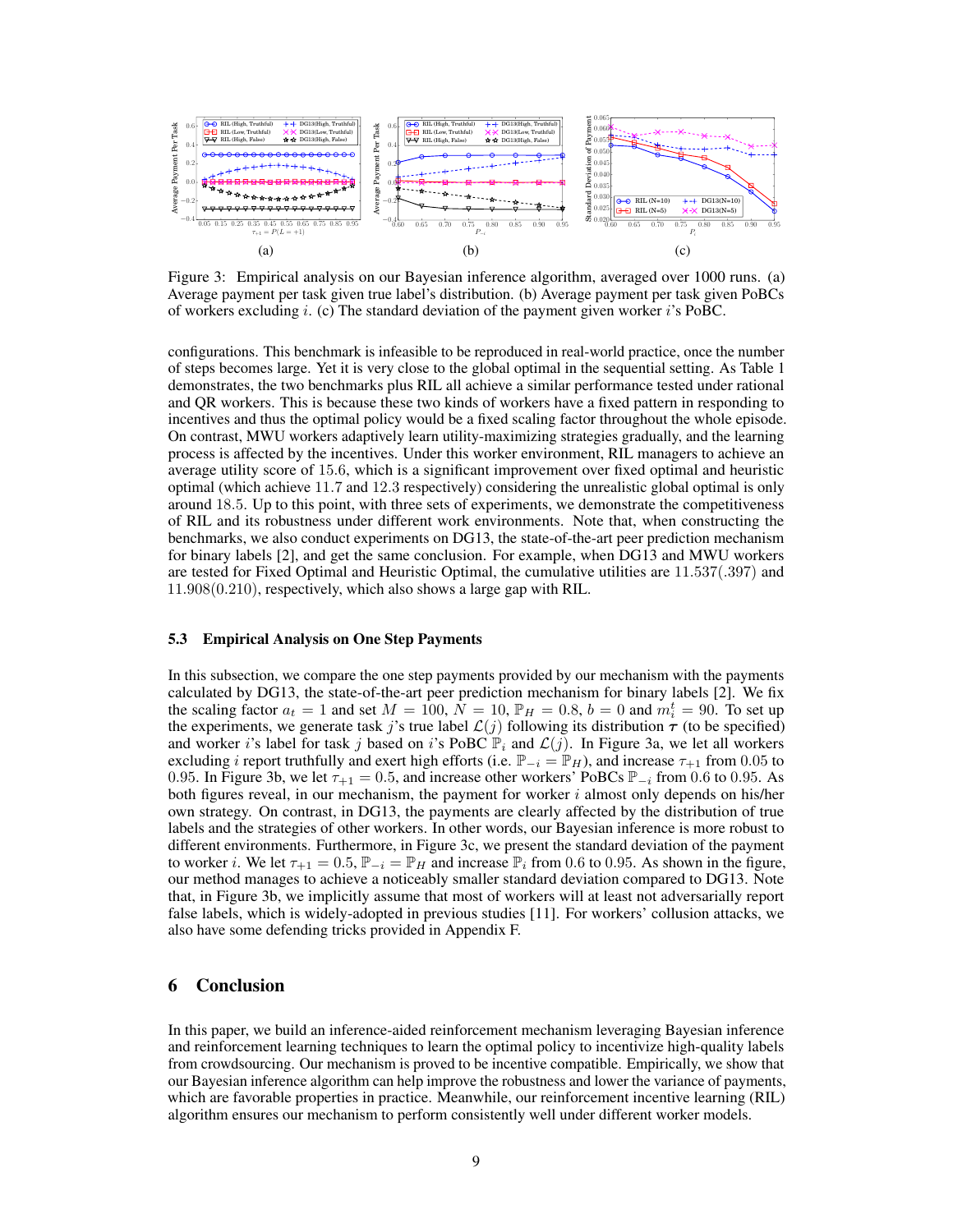## Acknowledgments

This work started when Zehong Hu was at the Rolls-Royce@NTU Corporate Lab with support from the National Research Foundation (NRF) Singapore under the Corp Lab@University Scheme. Yitao is partially supported by NSF grants #IIS-1657613, #IIS-1633857 and DARPA XAI grant #N66001-17-2-4032. Yang Liu acknowledges supports from NSF CCF #1718549. The authors also thank Anxiang Zeng from Alibaba Group for valuable discussions.

## References

- [1] Xi Chen, Qihang Lin, and Dengyong Zhou. Statistical decision making for optimal budget allocation in crowd labeling. *Journal of Machine Learning Research*, 16:1–46, 2015.
- [2] Anirban Dasgupta and Arpita Ghosh. Crowdsourced judgement elicitation with endogenous proficiency. In *Proc. of WWW*, 2013.
- [3] Alexander Philip Dawid and Allan M Skene. Maximum likelihood estimation of observer error-rates using the em algorithm. *Applied statistics*, pages 20–28, 1979.
- [4] Djellel Eddine Difallah, Michele Catasta, Gianluca Demartini, Panagiotis G Ipeirotis, and Philippe Cudré-Mauroux. The dynamics of micro-task crowdsourcing: The case of amazon mturk. In *Proc. of WWW*, 2015.
- [5] Yaakov Engel, Shie Mannor, and Ron Meir. Reinforcement learning with gaussian processes. In *Proc. of ICML*, 2005.
- [6] Milica Gasic and Steve Young. Gaussian processes for pomdp-based dialogue manager optimization. *IEEE/ACM Transactions on Audio, Speech, and Language Processing*, 22(1):28–40, 2014.
- [7] Jeff Howe. The rise of crowdsourcing. *Wired Magazine*, 14(6), 06 2006.
- [8] Radu Jurca, Boi Faltings, et al. Mechanisms for making crowds truthful. *Journal of Artificial Intelligence Research*, 34(1):209, 2009.
- [9] Yitao Liang, Marlos C. Machado, Erik Talvitie, and Michael Bowling. State of the art control of atari games using shallow reinforcement learning. In *Proc. of AAMAS*, 2016.
- [10] Nick Littlestone and Manfred K Warmuth. The weighted majority algorithm. *Information and computation*, 108(2):212–261, 1994.
- [11] Qiang Liu, Jian Peng, and Alexander T Ihler. Variational inference for crowdsourcing. In *Proc. of NIPS*, 2012.
- [12] Yang Liu and Yiling Chen. Sequential peer prediction: Learning to elicit effort using posted prices. In *Proc. of AAAI*, pages 607–613, 2017.
- [13] Richard D McKelvey and Thomas R Palfrey. Quantal response equilibria for normal form games. *Games and economic behavior*, 10(1):6–38, 1995.
- [14] Volodymyr Mnih, Koray Kavukcuoglu, David Silver, Andrei A. Rusu, Joel Veness, Marc G. Bellemare, Alex Graves, Martin Riedmiller, Andreas K. Fidjeland, Georg Ostrovski, Stig Petersen, Charles Beattie, Amir Sadik, Ioannis Antonoglou, Helen King, Dharshan Kumaran, Daan Wierstra, Shane Legg, and Demis Hassabis. Human-level Control through Deep Reinforcement Learning. *Nature*, 518(7540):529–533, 02 2015.
- [15] Dražen Prelec. A bayesian truth serum for subjective data. *Science*, 306(5695):462–466, 2004.
- [16] Vikas C Raykar, Shipeng Yu, Linda H Zhao, Gerardo Hermosillo Valadez, Charles Florin, Luca Bogoni, and Linda Moy. Learning from crowds. *Journal of Machine Learning Research*, 11(Apr):1297–1322, 2010.
- [17] Victor S Sheng, Foster Provost, and Panagiotis G Ipeirotis. Get another label? improving data quality and data mining using multiple, noisy labelers. In *Proc. of SIGKDD*, 2008.